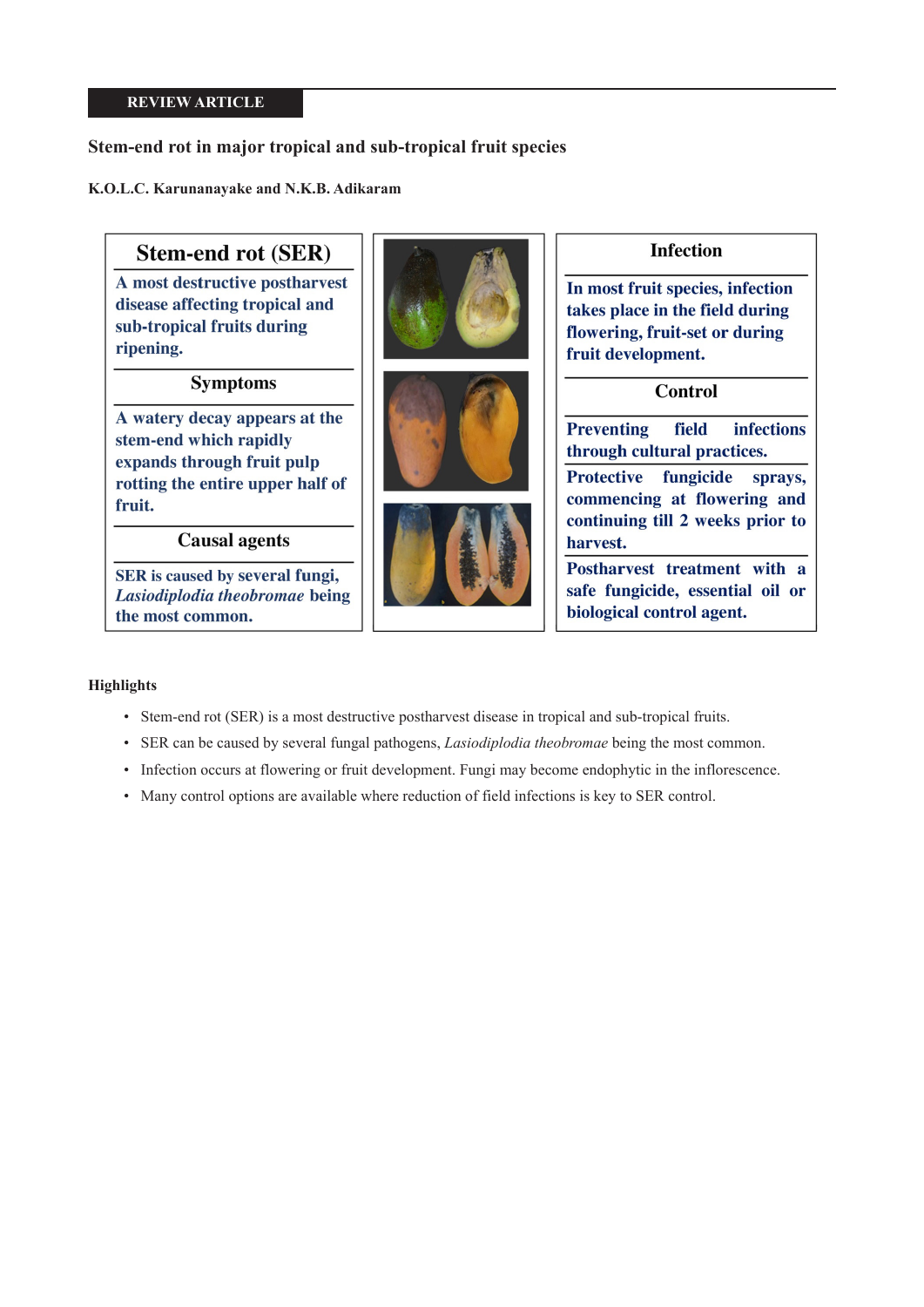# **REVIEW ARTICLE**

# **Stem-end rot in major tropical and sub-tropical fruit species**

### **K.O.L.C. Karunanayake1 and N.K.B. Adikaram2,\***

*1 Department of Botany, The Open University of Sri Lanka, Nawala, Nugegoda, Sri Lanka 2 National Institute of Fundamental Studies, Hantana Road, Kandy 20000, Sri Lanka*

### *Received: 01/09/2020 ; Accepted: 08/10/2020*

**Abstract:** Stem-end rot (SER) is one of the most destructive postharvest diseases affecting some tropical and sub-tropical fruits. The disease is caused by several fungal pathogens, including Botryosphaeriaceae species. In mango, *Dothiorella dominicana, D. mangiferae, Lasiodiplodia theobromae, Phomopsis mangiferae, Cytosphaera mangiferae, Pestalotiopsis* sp. endophytically colonize the inflorescence in the orchard or field. Fungi may occur endophytically in the stem tissue of the trees prior to inflorescence emergence. During the endophytic stage, the fungi colonize the phloem and xylem at stem-end and, after fruit ripening, some fungi become necrotrophic and colonize the fruit pulp causing SER. The SER pathogens in other fruit species, including ripe avocado or papaya, are not known to undergo an endophytic phase. Stemend rot is a disease that is difficult to control. Preharvest cultural practices and selection of resistant varieties are beneficial to reduce field infections. Studies have shown that numerous control options, involving cultural, chemical (fungicides, essential oils) and biological approaches, are available to manage SER through either direct inhibition of fungi or induction of host defenses. These may be used individually or integrated manner. The most common and effective practice for controlling the SER is pre- and postharvest application of synthetic fungicides. With the new tools that are currently available, and expected to emerge, there is a possibility of a better understanding the host–pathogen or host-microbiota interactions within the stem-end region, leading to newer technologies as alternatives to toxic synthetic fungicides for the management of SER in fruits.

*Keywords:* Postharvest disease, *Lasiodiplodia theobromae, Neofusicoccum parvum,* Endophytic fungi, host-microbiota.

#### **INTRODUCTION**

⋒

Production of fruits for human consumption is an important part of the market economy, requiring many investments. Any waste in the field or fruits after harvest, due to physical damage, disease or disorders incurs monetary losses. In fact, the monetary loss due to damage or loss of fruits after harvest is greater than losses in the field because the cost of harvesting, storage and transport etc. must be added to the cost of production.

Reduction of postharvest losses increases fruit availability and represent a critical component of ensuring food security. Most tropical fruits are highly susceptible to postharvest diseases. A larger portion of the postharvest

fruit loss could be accounted for disease caused by fungal pathogens. Fruit susceptibility to postharvest diseases increases during ripening due to physiological changes and senescence favoring disease development (Prusky *et al*., 2002). Diseases of harvested fruits and mycotoxin contamination contribute to major economic losses to grower, wholesaler, retailer and consumer. Management of postharvest diseases is needed to avoid losses and increase revenues.

Anthracnose disease, caused by *Colletotrichum* species, and the stem-end rots often incited by a complex of fungi are considered most common and important postharvest diseases that limit the long-term storage of fruit commodities. The stem-end rots are affecting mostly the tropical and sub-tropical fruits. Mango (*Mangifera indica* L*.*), avocado (*Persea americana*), papaya (*Carica papaya*), citrus (*Citrus sinensis*), mangosteen (*Garcinia mangostana*), rambutan (*Nephelium lappaceum* L.) and carambola are fruits often affected by the stem-end rot disease.

Stem-end rots have been investigated extensively for understanding the cause/s, the process or the mode of infection and for formulation of disease management strategies. In most fruit species, fungal infection takes place in the field during flowering, fruit-set or at an early stage of fruit maturity. Understanding of the field infection process of stem-end rot and perhaps the epidemiology also is essential to help predict the disease risk during the fruit season. Predicting plant disease is not only challenging but requires major research efforts. In a complex handling system, cultural practices, safer fungicides and biological antagonists are integrated to manage postharvest diseases. The greatest challenge is to substitute synthetic fungicides with safer alternatives to sell a highest quality, residue-free produce to the consumer.

The review will focus on the research findings so far accumulated on the stem-end rot disease in tropical and sub-tropical fruit species, with emphasis on mango, avocado, papaya, banana and rambutan, including disease management strategies.

# *\*Corresponding Author's Email:* nimal.ad@nifs.ac.lk

*https://orcid.org/0000-0001-8570-1241*

 This article is published under the Creative Commons Attribution License (https://creativecommons.org/licenses/by/4.0/), which permits unrestricted use, distribution, and reproduction in any medium, provided the original work is properly cited.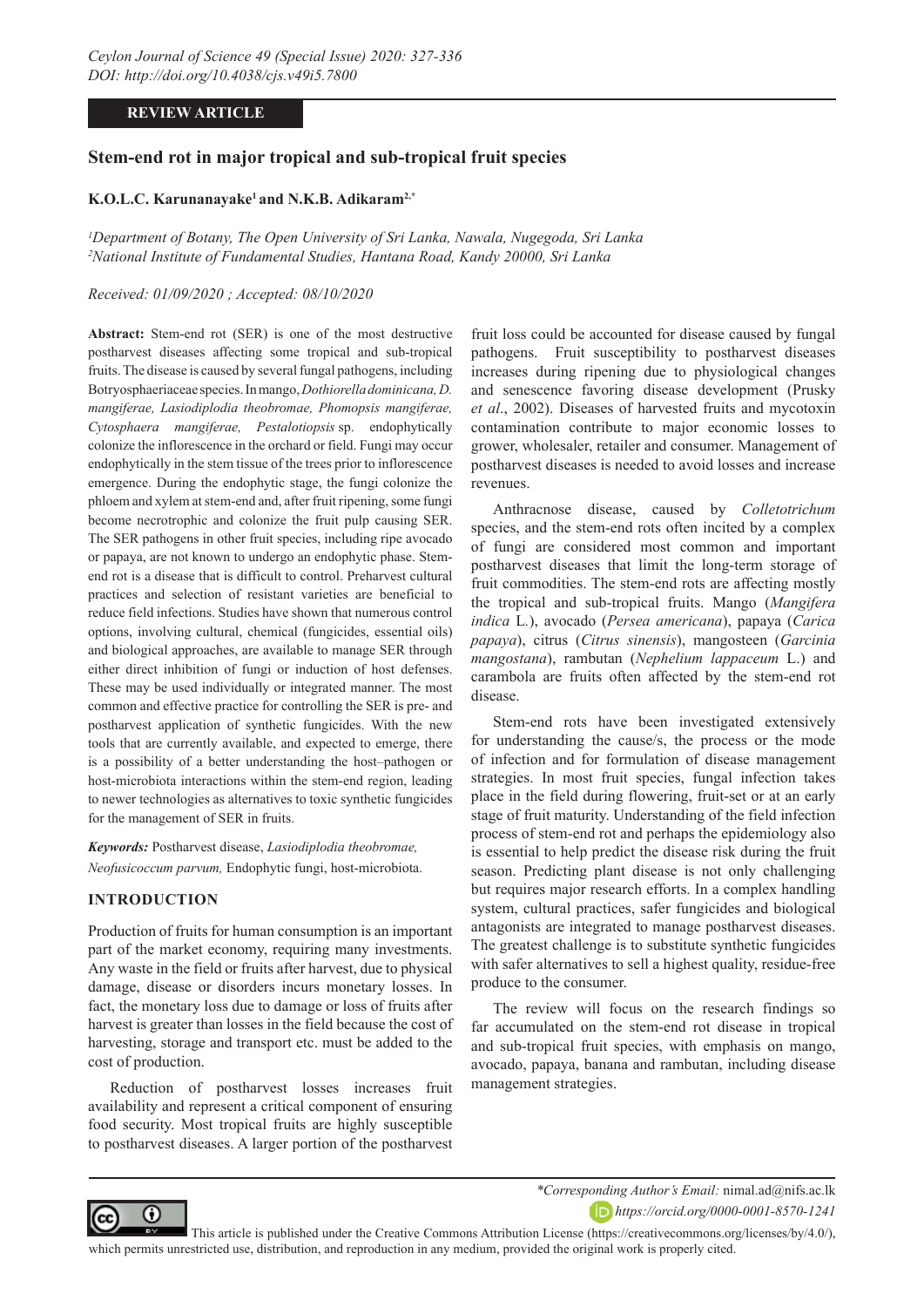### **SER in mango**

Mango (*Mangifera indica* L*.*) belongs to the dicotyledonous family Anacardiaceae. The genus *Mangifera* comprises of 62 species of which 15 are edible fruits. Mango originated in the Indo-Burma region and has been cultivated for at least 4,000 years in the Indian subcontinent and was spread from India to Asia, Africa, Australia, and other parts of the world by traders and missionaries (Kwee and Chang, 1985). Currently, mango is recognized as the most important fruit crop cultivated in 90 tropical and subtropical countries of the world.

Postharvest diseases of mango reduce fruit quality and cause severe losses resulting in completely unmarketable fruits. Stem-end rot is one of the most important diseases of mango posing a major threat to the industry, causing economic losses. The disease is a serious threat to the mango industry because it is difficult to control (de Oliveira Costa *et al.,* 2010). It is more prevalent in fruit harvested from older trees (Coates *et al*., 1993). In Israel, SER causes 30–40% loss of harvested mango fruit during 2014 (Diskin *et al.,* 2017a). In Sri Lanka postharvest losses of mango exceed 30 - 40% of which a larger proportion of losses is due to extensive rotting of harvested fruits. Certain mango varieties show resistance to the stem-end rot (Karunanayake *et al*., 2014). The importance of the different fungi in causing mango stem-end rot is influenced by prevailing climatic conditions in the location.

#### **SER pathogens of mango**

The predominant pathogens causing this disease are *Neofusicoccum parvum* (formerly known as *Dothiorella domanicana*), *N. mangiferae* (formerly known as *Dothiorella mangiferae*), *Lasiodiplodia theobromae* (Syn. *Botryodiplodia theobromae*), *Phomopsis mangiferae*, *Pestalotiopsis mangiferae* (Johnson *et al*., 1992) and *Cytosphaera mangiferae* (Muller and Burt, 1989; Johnson *et al*., 1991a; Johnson, 1992; Ko *et al*., 2009; Takushi *et al*., 2017; Hong *et al.*, 2012; Karunanayake *et al*., 2014) and other fungi. *Botryosphaeria dothidea* is the major pathogen

causing stem-end rot of mango in Brazil, which brings about significant losses during transportation and storage (Terao *et al*., 2018). *Colletotrichum gloeosporioides, Alternaria alternata, Fusicoccum aesculi, Nattrassia mangiferae, Botryosphaeria* spp*.* and *Botrytis cinerea* were linked to SER in mangoes (Ploetz *et al*., 1994; Abdalla *et al*., 2003; Slippers *et al.,* 2005; de Oliveira Costa *et al.*, 2010). Using morphological characteristics and DNA sequence data, the presence of *Lasiodiplodia theobromae* (Fig, 2) *Fusicoccum aesculi* and *Neofusicoccum parvum*. *L. theobromae* were confirmed in the Assú Valley, Brazil. *F. aesculi* and *N. parvum* were in the São Francisco Valley. In fruit inoculations, *L. theobromae* and *N. parvum* were more virulent than *F. aesculin* (de Oliveira Costa *et al*., 2010).

*Lasiodiplodia theobromae*, *Dothiorella* spp*. C. gloeosporioides*, *Phomopsis mangiferae* and *Pestalotiopsis mangiferae* were identified as stem-end rot (SER) pathogens in mango in Sri Lanka with two more Ascomycota species namely *Xylaria* sp. and *Nodulisporium* sp. from the cv. 'Karuthacolomban' (Figure 1) in a more recent study using ITS sequence data (Karunanayake *et al*., 2014; Ekanayake *et al*., 2019). Botryosphaeriaceae and Diaporthaceae species, have been reported as pathogens of stem-end rot disease around the world, including *Botryosphaeria dothidea*, *Diaporthe pseudomangiferae*, *Neoscytalidium dimidiatum* (Marques *et al*., 2013; Serrato-Diaz *et al*., 2014). *Diaporthe* species were consistently isolated from mangoes showing stem-end rot in Japan (Ajitomi *et al*., 2020). The isolates reproduced the original symptoms in healthy mango fruits after inoculation and were re-isolated from the inoculated fruits. Based on morphology and a phylogenetic analysis of rDNA-ITS, CAL, H3,  $EF1-\alpha$ , and TUB, the isolates were classified into two *Diaporthe* species (Clade I and Clade II) (Ajitomi *et al*., 2020).

### **SER in avocado, papaya and rambutan**

The stem-end rot is recognized as a major postharvest disease in ripe avocado (*Persea americana* Mill.) fruit. Unripe fruits are usually free from visible symptoms or characteristic decay lesions develop during fruit ripening.



**Figure 1:** (a) External symptoms of SER on ripe mango fruit, and (b). A vertically halved mango fruit showing internal pulp symptoms due to SER.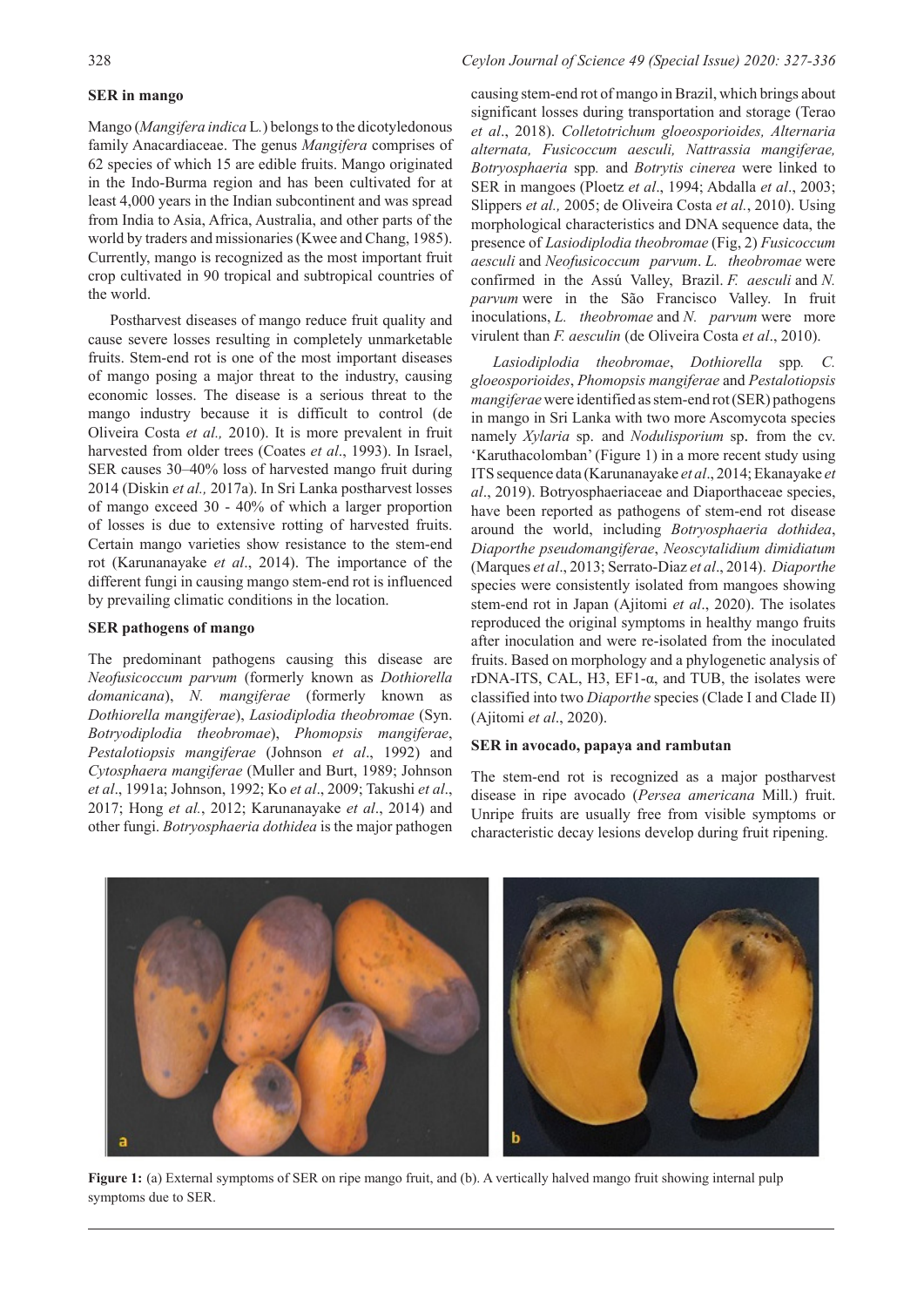

**Figure 2:** *Lasiodiplodia theobromae*, a major SER pathogen, pycnidia (left) produced in 4-week old PDA medium, and conidia (right), mature conidia black in color with a septum, and younger conidia, hyaline and aseptate.



**Figure 3:** (a) External symptoms of SER on ripe avocado fruit, and (b). A vertically halved avocado showing internal pulp symptoms due to SER.



**Figure 4:** (a) Ripe papaya fruit showing SER symptoms due to *L. theobromae* infection, shrunk stem-end with black color outer mycelial growth, and (b) Vertically halved papaya fruit showing a large area of softened pulp and blackish fungal growth.

Stem-end rot in avocado (Fig, 3) is caused by several fungi including *Lasiodiplodia theobromae* (Madhupani and Adikaram, 2017)*, Pestalotiopsis* sp*., Phomopsis perseae*  and *Phoma* spp*.* (Adikaram and Karunarathne, 1998) and occasionally by *Colletotrichum acutatum* as reported in New Zealand (Everett *et al*., 2005)*.* The disease can result in heavy postharvest losses. Different causative agents

are also reported to be associated with the disease. The fungus most commonly associated with SER in `Fuerte' avocado was *Thyronectria pseudotrichia* whereas in the variety `Edranol', it was *Dothiorella aromatica*. However, *D. aromatica* was found as the major causative agent of avocado SER in Australia (Darvas, 1981). SER of 'Hass' avocados in New Zealand is caused by *Botryosphaeria*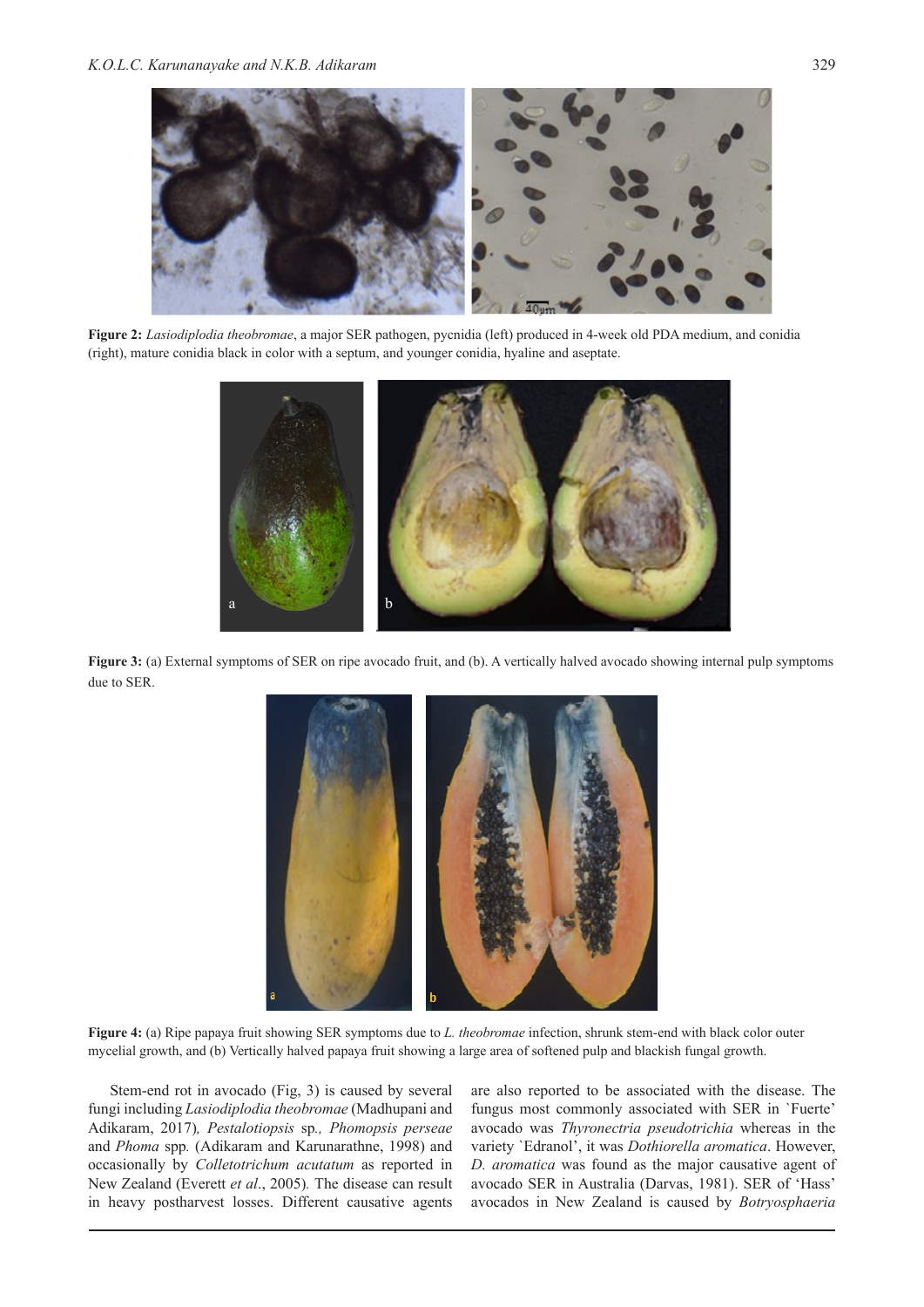*parva* and *Phomopsis* spp. (Hartill and Everett, 2002). However, the pathogen most predominantly found causing the disease is *L. theobromae*.

Stem-end rot of papaya (*Carica papaya* L.) was initially attributed to *Ascochya* sp. (Hine *et al*., 1965). Later certain other genera including *Botryodiplodia* (Hunter and Buddenhagen, 1972; Abeywickrama *et al*., 2012), *Phomopsis* and occasionally *Fusarium* were found in diseased fruits (Hunter and Buddenhagen 1972). A stemend disease of papaya (*Carica papaya* L.) was reported to be caused by *Mycosphaerella* sp., the perfect stage of *Ascochyta caricae-papayae* (Chau *et al*., 1979). Initial symptom was a translucent zone that appears around the peduncle which follows slight browning of the region. When the disease advances the infected tissues become black, wrinkled and dry. White mycelium forms at the stem end.

*Botryodiplodia theobromae* also causes stem-end rot disease in papaya. The pathogen produces a wider margin of water-soaked tissue (Figure 4) and a rough surface caused by an irregular pattern of erumpent pycnidia (Hunter and Buddenhagen, 1972). Later, the affected portion becomes shriveled and turns dark brown. The disease is found in certain papaya varieties in Sri Lanka. Stem-end rots of papaya occur when fungi invade the severed peduncle after harvest. Spores may invade through crevices between the peduncle and the papaya flesh or invade through small wounds that occur at harvest.

Rambutan (*Nephelium lappacium* Linn.) is a fruit native to South East Asia. The fruits are affected by postharvest stem-end rot caused by *Gliocephalotrichum microchlamydosporum.* The disease is reported from countries in Asia including Philippines, Thailand and Sri Lanka (Sivakumar *et al*., 1997). A dark brown lesion appears in the entire fruit 4-5 days after harvest. During latter stages of the disease, a dark color hyphal mass is developed on diseased tissues. The symptoms are most often observed in the stem-end region of the fruit. The flesh becomes soft, brown and semi-liquid (Sivakumar *et al*., 1997). The skin is softened, wrinkled and black in color with encrusted pycnidia of the fungus. *G. microchlamydosporum* infections take place only when a wound is present. Harvesting fruits with the stalk and avoidance of wounds on the fruit surface during harvest or handling could prevent the disease (Sivakumar *et al*., 1997).

Stem-end rot in ripe banana fruits is a minor disease and has not been reported from many regions in the world. The disease was recorded in Bangladesh (Rashid *et al*., 1999) and Thailand (Rattanakreetakul 2013) and the causal agent was identified as *Lasiodiplodia theobromae* (Syn. *Botryodiplodia theobromae*) in both the countries (Rashid *et al*., 1999; Rattanakreetakul, 2013). There is not much published information available on the disease. Synthetic volatile oils, linalool and eugenol, were found to be very effective in reducing the stem-end rot development (Rattanakreetakul, 2013) than the essential oils extracted from finger root (*Bosenbergia rotunda*) and lemon grass (*Cymbopogon nardus*) (Rattanakreetakul, 2013).

A fungal rot, observed in the rhizome of banana, caused by *Ceratocystis paradoxa*, was also described as a stemend rot. The rot forms brown color or water-soaked patches in the rhizome. The fruit stalks decay rapidly, the tissues become soft and blackened and have a characteristic sweet smell. The pathogen spreads to the fruit where it causes uneven black discoloration of the skin. The pulp is reduced to a dark brown soft wet mass and premature ripening of fruits.

#### **Endophytic colonization by SER pathogens**

SER in mango is caused by diverse pathogenic fungi that endophytically colonize the inflorescence in the orchard or field. *Dothiorella dominicana, Dothiorella mangiferae, Lasiodiplodia theobromae* (Syn. *Diplodia natalensis*, *Phomopsis mangiferae, Cytosphaera mangiferae, Pestalotiopsis* sp. and *Dothiorella* 'long'), as well as other fungi, including *Alternaria alternata*, associated with the stem-end rot disease in mango, were found to occur endophytically in the stem tissue of mango trees prior to inflorescence emergence (Johnson *et al*., 1992). Endophytic colonization of inflorescence and pedicel tissue was found to be a primary route of infection for fruit which develops stem-end rot during ripening (Johnson *et al*., 2008). They enter the stem tissues through natural openings and wounds, mainly during inflorescence and flowering stages.

During the endophytic stage, the fungus colonizes the phloem and xylem of the fruit at stem-end and after fruit ripening, the fungus turns in to a necrotrophic lifestyle and starts colonizing the fruit parenchyma causing SER. Not all fungi present in the stem-end make the transition from endophytic to necrotrophic lifestyle and become pathogenic during fruit ripening. However, little is known about the fruit stem-end endophytic microbiome, which could contain new and existing biocontrol agents (Galsurker *et al*., 2018). At a plantation with a history of high stem-end rot levels, sequential monitoring of inflorescence tissue between flowering and harvest by plating out tissue pieces revealed that some of the pathogens, *Dothiorella* spp., *P. mangiferae, Pestalotiopsis* sp. and *C. mangiferae,*  gradually colonised the inflorescence, reaching pedicel tissue of young fruit 8 weeks after flowering (Johnson *et al*., 1992).

During flowering and fruit set, colonization by *A. alternata, Cladosporium cladosporioides, D. dominicana, D. mangiferae, Epicoccum purpurascens*, *Dothiorella* sp. and *Pestalotiopsis* sp. is increased in Australia as the flowers undergoing senescence and young fruits are formed (Johnson *et al*., 1991a). *Lasiodiplodia theobromae* was isolated at high rates from flowers, peduncles, fruit-bearing shoots, and fruiting mother shoots in Japan (Takushi *et al*., 2019)

In the third week after flowering, the incidence of *D. dominicana* and *D. mangiferae* with the fruit-pedicel connection tissue of mango declined in coincidence with early fruit-fall, suggesting that early infections by *Dothiorella* spp. may cause fruitlet abortion (Johnson *et al*., 1991b). After remaining low levels for the next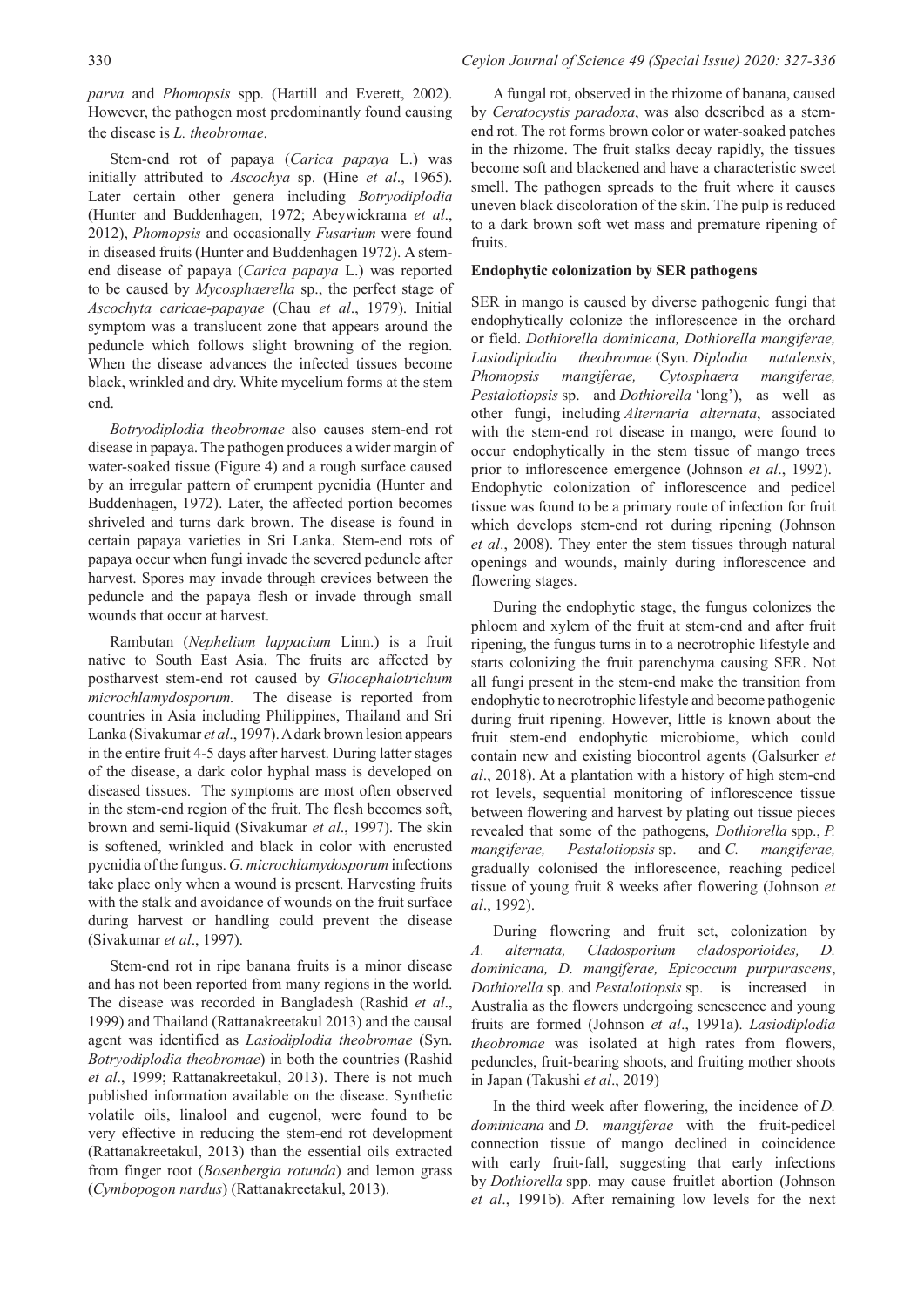#### *K.O.L.C. Karunanayake and N.K.B. Adikaram* 331

six weeks, the incidence of *Dothiorella* spp. at 16 weeks after flowering, determined by isolation from fruit-pedicel connection tissue, was similar to the incidence of stemend rot, caused by *Dothiorella* spp., which developed in fruit harvested at that time. The results suggested that in fruit and fruit pedicel tissue, colonization might arise from *Dothiorella* spp. occurring endophytically in the peduncle. Using larger tissue pieces (1–2 mm thick TS or tissue  $25 \text{ mm}^2 \times 3 \text{ mm}$ ) in isolations, endophytic colonization by *Dothiorella* spp. and *P. mangiferae* was detected in stem, inflorescence and pedicel tissues of mature fruit specimens from two different sites, one unsprayed, and the other regularly sprayed with copper. The fungi were detected more frequently in the samples from unsprayed trees (Johnson *et al*., 1992).

The earliest indicator of stem-end rot incidence at harvest was the infection level in peduncle tissue sampled 11 weeks after flowering (Johnson *et al*., 1991b). As the fruit ripens, some pathogenic fungi switch from endophytic colonization to necrotrophic stage and cause stem-end rot (Galsurker *et al*., 2020). Stem-end rot fungi are also found as endophytes in host tissue and can cause twig and branch dieback, cankers and fleck-spots on inflorescence and stem tissues.

Hartill and Everett (2002) isolated SER pathogens from dead twigs and branches of avocado but appeared to be present as saprophytes and there was no evidence that they had killed the tissues. There are no records of *B. theobromae* to be an endophyte on avocado or papaya fruit.

#### **Symptoms**

The development of watery decay in ripe mangoes begins to appear around the stem-end which would rapidly expand through the pulp tissues, softening the entire upper half of the fruit (Figure 1), depending on the cultivar. The colonization extends ahead of symptoms along vascular tissue while colonization progresses into the fruit flesh and the seed coat. The symptoms produced during infection also vary with the pathogen. Fast moving dark lesions are produced by *L. theobromae* and Botryosphaeraceaeous fungi. Steel grey mycelium can develop over the surface on fruit affected by *Neofusicoccum* spp. Pycnidia may develop around the stem end particularly with infections caused by *N. parvum* (formerly *D. dominicana*) and (Johnson *et al*., 1991a). Symptom development is slower with *Phomopsis mangiferae* or *Cytosphaera mangiferae* and a dark lesion of more uniform radius develops at the stem end. Superficial mycelium does not usually develop (Johnson *et al*., 1991a). The occurrence of SER caused by *P. mangiferae* can be more frequent in fruit from dry areas.

In avocado also the SER symptoms develop only after harvest when the fruit starts to ripen. The earliest sign of infection is a slight shriveling around the stem button in the ripening fruit, and fungal mycelium may often be visible on the abscission scar when the button is removed. Conspicuous dark rot with a well-defined margin develops downwards from the stem-end. Rotting extends further with ripening covering most of the fruit which becomes shriveled. Affected fruit flesh becomes soft and pale in

Subsequently, rot develops from the stem-end of the fruit. Externally, the affected tissue becomes darkened and the area of rot has a well-defined and advancing margin. Internally, the flesh becomes darker, soften and the vascular strands may discolor in advance of the rotting flesh (Darvas, 1981).

#### **Stem-end microbiome**

Traditionally, Plant Pathologists have focused on the species of the pathogen and its function at a time. In recent times, studies have been broadened to the concept of 'microbiome', the entire community of microorganisms within a habitat and its surrounding environmental conditions. A holistic approach is endorsed to explore how microbiomes influence the ecosystem and pathosystem function and their dependence on each other because of its complex nature.

The microbiome consists of all the microorganisms (fungi, yeasts and bacteria) inhabiting the plant tissue. The advances in high-throughput sequencing of DNA have been applied to study the plant microbiome. In apples, variety and rootstock modulate the endophytic microbiome, suggesting coevolution of a specific genotype with its microbiome (Liu *et al*., 2018). When these methods were used to study the mango stem-end microbiome during postharvest storage and disease development, healthier stem-ends (with a lower incidence of SER) showed more diverse microbial communities (Diskin *et al*., 2017b). In contrast, an increase in SER incidence was correlated with a reduction in microbiome diversity and an expansion of one or several fungal pathogen families, such as Pleosporaceae and Botryosphaeriaceae. In addition, the increase in fungal abundance and SER was correlated with an increase in the chitin-degrading, Chitinophagaceae bacteria and a reduction in biocontrol agents (Diskin *et al*., 2017b). This implies that the stem-end microbiota is a dynamic system that can be modified to control SER-causing pathogens.

Today, the genomes of most of the hosts and SER pathogens are available, which will enable transcriptome analysis that could open new insights for better understanding the host defense response and the switching of pathogenic fungi from endophytic to pathogenic stage. This transcriptome analysis could lead to the development of new control methods.

#### **Management of SER**

SER can be controlled by good field sanitation, optimal cultural and harvesting practices coupled with prompt cold storage after harvest. In warm and humid tropics, however, the use of refrigeration is costly. Most of the commercially available synthetic fungicides are toxic and can bring about adverse effects on human health and environment. Therefore, due to consumer concerns, alternative methods aimed at preventing, suppressing, or delaying disease symptoms have been investigated (Sommers, 1985). More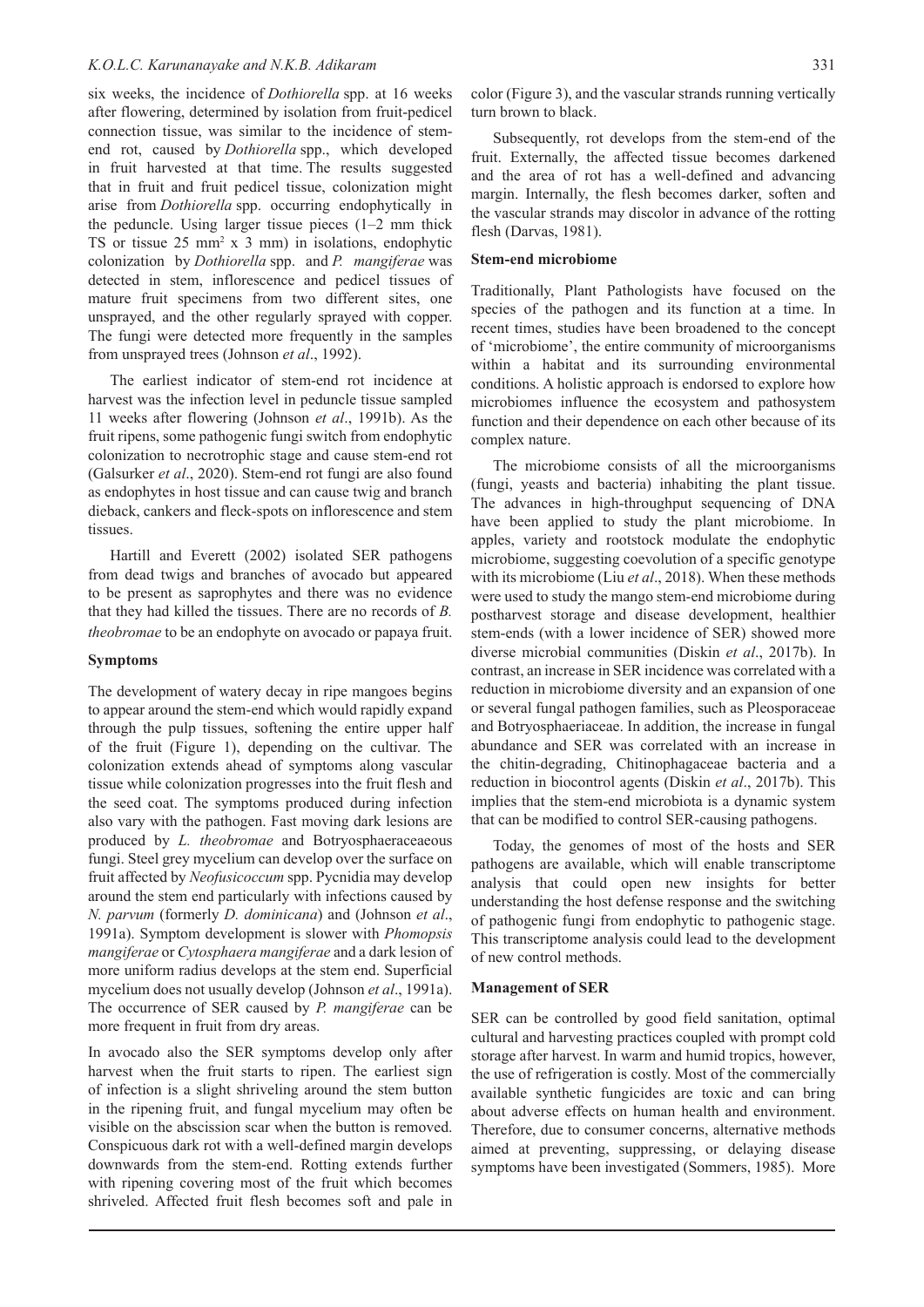attention is therefore required to be focused on other control methods. In situations where the SER is a serious problem, the use of synthetic fungicides may be necessary.

#### *Chemical control*

Control of SER has been traditionally achieved using synthetic fungicides (Singh and Sharma, 2007) which can be applied preharvest or at postharvest stage. Considering the fact that most SER pathogens infect the flower first (Johnson *et al*., 1992; Diskin *et al*., 2017a) and later invade the fruit pedicel residing endophytically, targeting of the flowering stage for application of fungicides seems appropriate. Although environmentally unsound, the more common practice for controlling SER is by postharvest fungicidal treatments.

Good control of avocado stem-end rot was achieved with the fungicides that contain Ethyl hydrogen phosphonate and Copper oxychloride as active ingredients (Darvas, 1981). Preharvest spray application of copper oxychloride, combined with commercial dicarbamic fungicides, containing manganese and zinc, from flowering until harvest, controls most postharvest diseases of mango (Lonsdale and Kotze, 1993). Diskin *et al*. (2017) also report that, application of the chemical fungicide that contain the active ingredients fluopyram and pyrimethanil or fludioxonil and cyprodinil during flowering, significantly reduces the incidence and severity of postharvest SER and side decay in mango fruits as it reduces early colonization by pathogenic fungi.

However, Peterson *et al*. (1991) state that a significant reduction in SER was not achieved by preharvest fungicide treatment. Benzimidazole fungicides, are effective against SER caused by *Lasiodiplodia theobromae* on mango, whereas imidazoles are not (Estrada *et al*., 1996, Plan *et al*., 2002). Dipping mango fruits in warm carboxamide fungicides has been found effective (Johnson *et al.,* 1990; Sangchote, 1991; Swart *et al*., 2006) or partially effective (Muirhead *et al*., 1982) in the past. In a comparative study, the efficacy of six commercial fungicides was assayed by artificially inoculation of mango with *L. theobromae*. This study showed that benzimidazoles fungicides were the most effective in inhibiting the mycelial growth of *L. theobromae* (Syed *et al*., 2014).

The use of some of the fungicides mentioned above in early literature was banned from use globally in 2001 (List of banned pesticides and pesticide watch list, 2015) or are to be banned from Europe at the end of 2021 (Shimshoni *et al*., 2019). Recent work suggests that azoxystrobin fungicides or electrolyzed oxidizing water instead of fungicides are effective in controlling SER of avocado (Hassan and Dann, 2019). Prochloraz fungicides are to be banned at the end of 2021 from Europe due to their unfavourable toxicological properties and Fludioxonil, a relatively safer, wide spectrum fungicide has been found to be a suitable alternative for avocado (Shimshoni *et al*., 2019) and as a postharvest treatment for mango.

#### *Essential oils with fungicidal properties*

Plant extracts have gained much importance in recent

years as safe and effective alternatives to synthetic fungicides. *Moringa oleifera*, *Syzygium aromaticum* and *Cinnamomum zeylanicum* (Alam *et al*., 2017) extracts of *Datura stramonium* and *Eucalyptus camaldulensis* (Ullah *et al*., 2017), basil oil (*Ocimum basilicum*), cardamom oil (*Elettaria cardamomum*) and citronella oil (*Cymbopogon nardus* L.) (Kulasinghe *et al*., 2019) have shown significant antifungal activity against mycelial growth of SER pathogens and also a reduction of SER development in mango. Dip treatment of mango fruits cv 'Karuthacolomban' *in vivo* with cardamom oil in warm water (45 °C) significantly reduced SER development with little effect on sensory properties (Kulasinghe *et al*., 2019). Similarly, spray and fumigation treatments using basil, clove, cinnamon leaf and cinnamon bark oils, followed by storage at  $12 - 14$  °C for 8 days, enabled effective control of the SER of mango cv 'Karuthacolomban' (Kodituwakku *et al*., 2020). Similarly, another study involving fumigation treatment with thyme oil, clove oil and cinnamon oil vapors resulted in inhibition of *Colletotrichum gloeosporioides* and *L. theobromae* growth *in vitro* (Perumal *et al*., 2016). Papaya cultivars, 'Rathna' and 'Red Lady', stored at 12- 14 °C following treatment with  $1\%$  (w/v) alum (sodium aluminium sulphate) or  $1\%$  alum and  $0.16\%$  (v/v) basil oil and enclosed in styrofoam sleeves were found free of postharvest diseases including SER (Abeywickrama *et al*., 2012). No residues of basil oil could be detected on fruit peel by gas chromatography at the end of the experimental period of 14 days (Abeywickrama *et al*., 2012).

### *Biological control*

Biocontrol is another less common yet environmentally friendly method of controlling SER. Application of a cell suspension of *Aureobasidium pullulans* at the stemend of harvested unripe avocado fruit delayed incidence of stem-end rot by two days compared to controls which had either stalk intact or not. Retention of stalk reduced the progression of symptoms in both treated and control avocado fruits but did not significantly affect disease incidence. *Aureobasidium pullulans* reduced conidia germination and mycelial growth of *L. theobromae*, (Madhupani and Adikaram, 2017). Normally, chitinase, β-1,3-glucanase and antifungal activity of the peel of avocado fruit (control) declined during ripening. In *A. pullulans*-treated fruits, however, the activity of chitinase and  $\beta$  -1,3-glucanase was increased when fruits were inoculated with *L. theobromae* after treatment with *A. pullulans*. β-1,3-glucanase activity increased only slightly in fruits that was inoculated with *L. theobromae* without treatment. Greater preformed antifungal activity was retained in *A. pullulans*-treated fruits during ripening. Enhanced activity of chitinase and β-1,3 glucanase and greater retention of preformed antifungal activity may have contributed to the delayed stem-end rot incidence in *A. pullulans*-treated avocados. Application of *A. pullulans*, two days prior to inoculation and retention of stalk at harvest, allowed better establishment of *A. pullulans* on the treated site (Madhupani and Adikaram, 2017).

*Pestalotia neglecta*, a non-pathogenic surfa*c*einhabitant, most commonly encountered on the avocado fruit, exhibited strong antagonistic properties against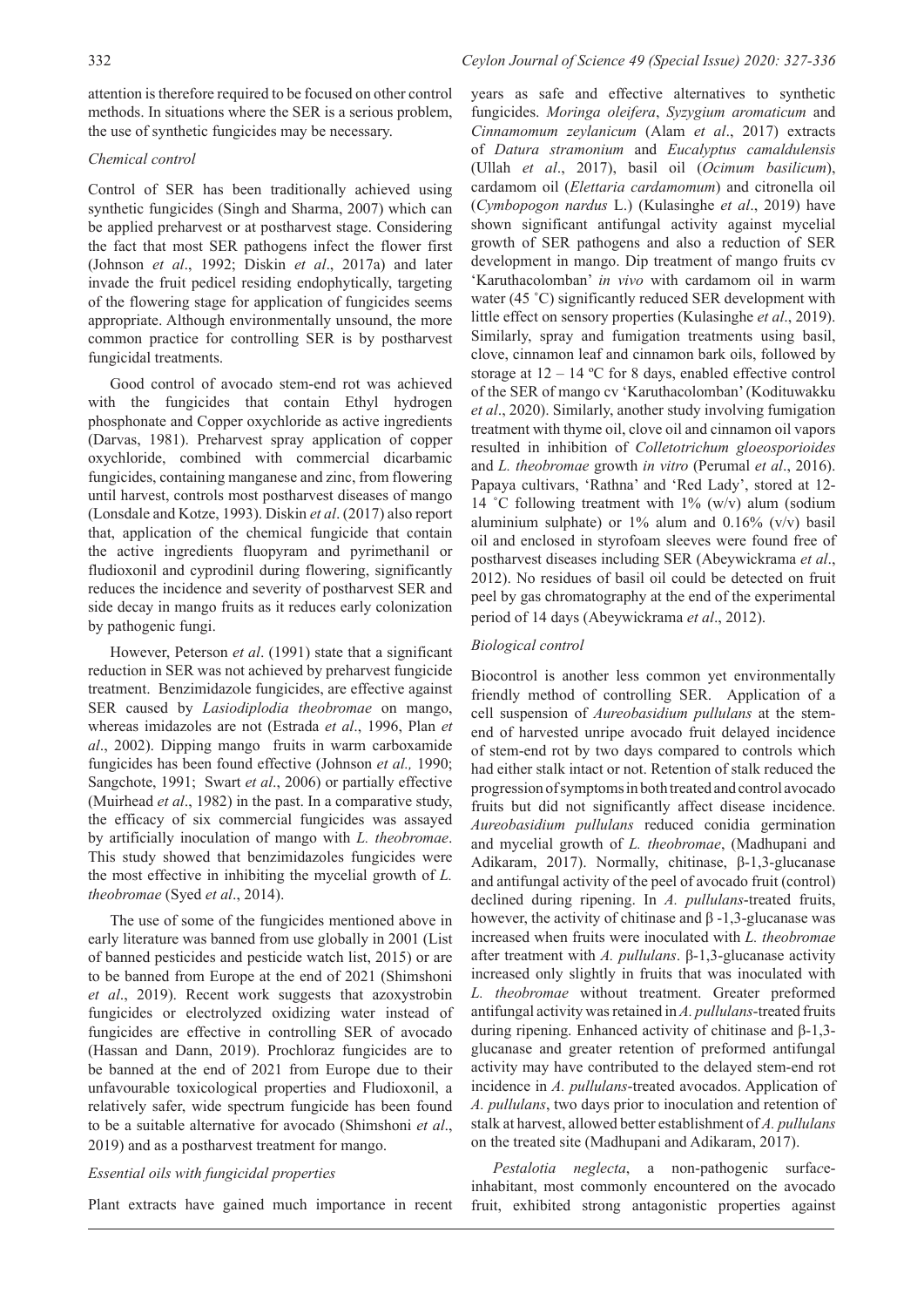*Phoma* species, a major stem-end rot pathogen in Sri Lanka. Application of conidia of *P. neglecta* on to the stem-end region of harvested avocados, pre-inoculated with *Phoma* species, delayed stem-end rot development by four days, compared to the control. A similar effect was not observed with *B. theobromae. In vitro* studies confirmed that *P. neglecta* was antagonistic to *Phoma* species, but not *B. theobromae*. The antagonism appears to be due to a heat-labile extracellular factor. Dipping avocado fruits in a suspension of conidia of *P. neglecta* delayed both anthracnose and stem-end rot development (Adikaram and Karunaratne, 1998).

 *Bacillus subtilis* (isolate B246), *Bacillus cereus* and *Bacillus licheniformis* (isolate B248) were inhibitory to avocado postharvest pathogens. *B. cereus* isolate B249 actually stimulated development of *Lasiodiplodia theobromae*. Diffusible metabolites from the four antagonists impeded growth of *C. gloeosporioides, D.aromática, P. perseae, L. theobromae*, but not of *T. pseudotrichia. B. subtilis* (B246) mode of action was determined using an *in vitro* spore-germination assay. *In vitro* the antagonist effectively reduced percentage spore germination of *C. gloeosporioides, D. aromática, P. perseae, L. theobromae, F. solani, P. versicolor* and *D. setariae*. In addition, bulb formation and lysis of hyphae were observed, as well as bacterial movement towards germinating spores and subsequent attachment to the spores (Korsten and Jager, 1995; Korsten *et al*. 1988; 1997).

When applied in the field, *B. subtilis* was found to get attached to and colonize avocado flowers and interfere with SER-causing pathogen colonization (Demoz and Korsten, 2006). Postharvest application of *B. licheniformis* reduced mango anthracnose and SER (Govender *et al.,* 2005) and *Trichoderma viride* was reported to control SER caused by *L. theobromae* in mango fruit (Kota *et al*., 2006).

*Trichoderma harzianum* isolated from soil of Rambutan orchards were found to be effective biocontrol agents against *Botryodiplodia, Colletotrichum* and *Gliocephalotrichum* spp. causing postharvest diseases of Rambutan in Sri Lanka (Sivakumar *et al*., 2012).

#### *Field management and postharvest practices*

There is a variation in susceptibility to SER among cultivated mango varieties. Studies done in Thailand reveal that cultivars 'Okrong' and 'Tong dum' had higher disease incidence compared to 'Khaew' (Sangchote, 1991). This variation in susceptibility is due to the higher sucrose content in susceptible cultivars (Sangchote, 1991). Karunanayake *et al*. (2014) report that there is a correlation with antifungal compounds; especially those in mango latex that contribute to cultivar differences in susceptibility to SER. Chitinase activity was highest in cultivars 'Rata' and 'Kohu' that are resistant to SER and lowest in cultivars 'Gira' and *'*Karuthacolomban' that are susceptible to SER (Karunanayake *et al*., 2014). Further, this is possibly the underlying reason for reduced SER in fruits that are not de-sapped after harvest. The simple practice of harvesting fruits with intact pedicels as opposed to detaching the fruit pedicel at its base which the common practice had a

major and significant impact on reducing SER incidence in mango and avocado fruit (Diskin *et al*., 2017a; Sangchote, 1991). A negative correlation was observed between pedicel length and SER development in 'Karuthacolomban' mangoes (Karunanayake *et al*., 2015). Fruits harvested with pedicel, thereby retaining the latex, developed SER later compared to the fruits which were detached from the pedicel. Sangchote (1991) reported similar findings where fruits with longer pedicels developed SER later and those with longer pedicels had the lowest disease incidence opposed to those without pedicel that had the highest disease incidence. The fruit peel in which latex was retained had greater chitinase activity. The reduction of anthracnose and SER could be due to the greater antifungal resorcinols and chitinase activity respectively in latex-retained fruit (Karunanayake *et al*., 2015). Similarly, 'Kensington Pride' mango fruit stored with 2- to 3-cm long stems had significantly more resorcinol in their peel and smaller anthracnose lesions than de-sapped fruit (Hassan *et al*., 2007). Therefore, it seems that when harvesting fruit with stems, more sap that contains antifungal compounds is left in the fruit stem and peel, leading to decreased postharvest side decay and SER (Galsurker *et al*., 2018).

Applying high doses of potassium fertilizer to the soil, during fruit development significantly reduced SER development in mango fruit cv. 'Karuthacolomban' at the postharvest stage. The effective dose of fertilizer was 2055 g x 3/ tree/ year which was three times the recommended dose (Karunanayake *et al*., 2016). The elicitors Salicylic acid (Karunanayake, 2008) and Kasil (Sinniah, 2010) were more effective in controlling anthracnose than SER of mango fruit.

A combination of hot water with gamma irradiation at the postharvest stage significantly reduced mango SER and anthracnose (Spalding and Reeder, 1986). UV-C controls fungal pathogens, including SER-causing pathogens (Stevens *et al*., 1996) by inducing fruit resistance (Romanazzi *et al*., 2016). Similarly, red mango fruit that was exposed to sunlight in the orchard accumulated anthocyanin and was more resistant to SER than fruit that developed within the tree canopy (Diskin *et al*., 2017a). Therefore, pruning and exposure of fruit to sunlight could be a good method for reducing postharvest SER. Hotwater dips and different heat-treatment such as rinsing, hot vapor and dry-air treatments have been suggested to reduce postharvest diseases including SER of mango (Alvindia and Acta*.,* 2015; Coates *et al.,* 1993).

Considering the mode of infection and colonization, a combination of control measures is needed to be employed in the control SER, if fungicides are not used. These practices should commence at the time of flowering and continue through fruit development to the postharvest stage until it reaches the consumer especially in fruits such as mango.

### **DECLARATION OF CONFLICT OF INTEREST**

The authors declare no conflict of interest.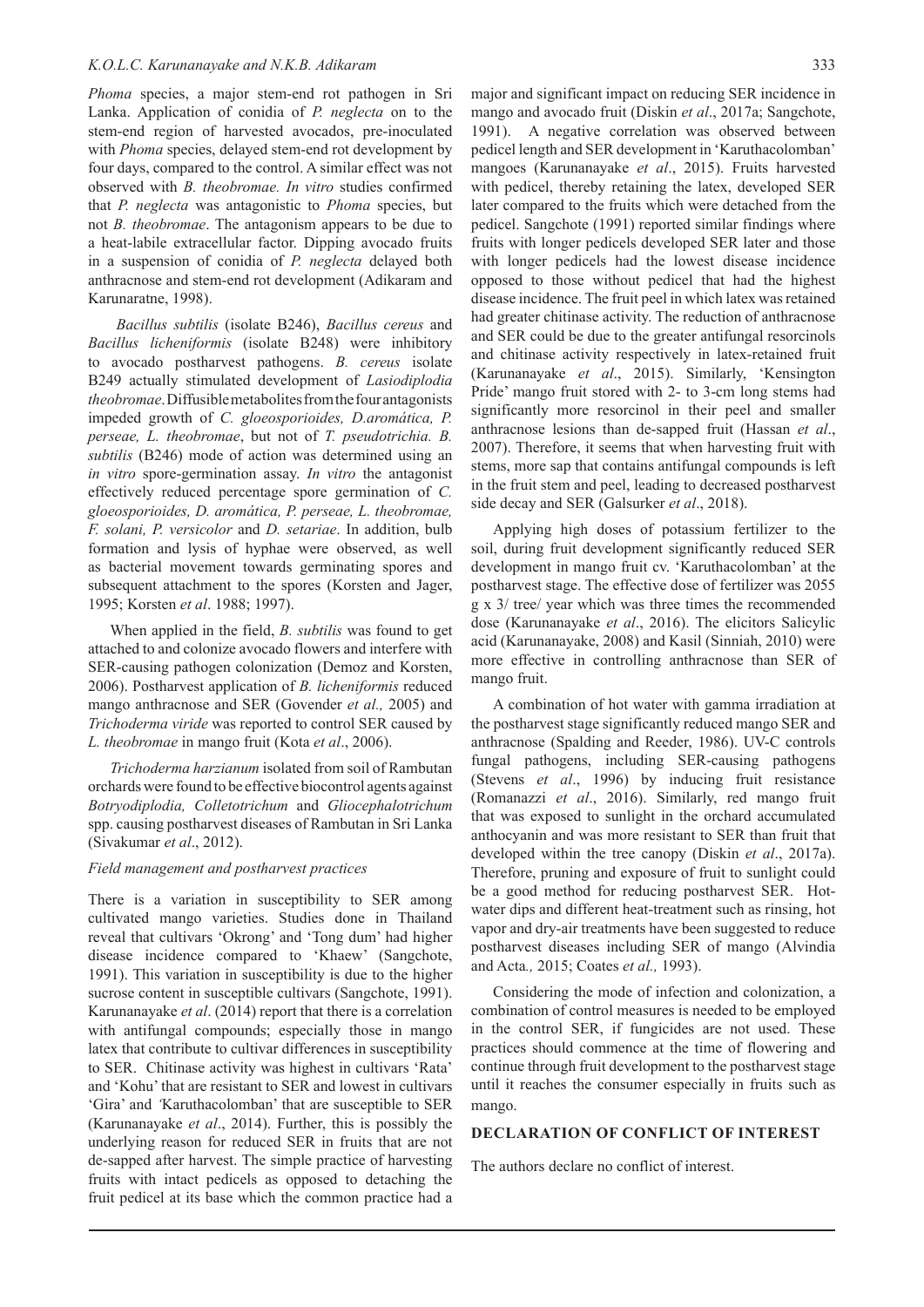# **REFERENCES**

- Abdallah, M.A., Boghdady, EM.M. and H.H.M. Soltan (2003). Fruit coating with certain plant oils for controlling postharvest diseases of mangoes with special reference to stem-end rot. *Egyptian Journal of Applied Sciences* **18**: 116-136.
- Abeywickrama, K.,Wijerathna, C., Rajapaksha, N., Sarananda, K. and S. Kannangara (2012). Disease control strategies for extending storage life of papaya (*Carica papaya*), cultivars 'Red Lady' and 'Rathna'. *Ceylon Journal of Science (Bio. Sci.)* **41**(1): 27-34.
- Adikaram, N.K.B. and Karunaratne A. (1998). Suppression of anthracnose and stem end rot in avocado by endogenous antifungal substances and a natural inhabitant *Pestalotiopsis* sp. *Proceedings of an International Workshop, Chiang Mai, Thailand, 18- 21 May 1997, ACIAR Proceedings No. 80. Disease Resistance in Fruit*, 72-77.
- Ajitomi, A., Minoshima, A., Takushi, T., Truong, H.H., Ooshiro, A., Yamashiro, M., Arasaki, C. and Hirooka, Y. (2020). First report of mango (*Mangifera indica*) stem-end rot caused by two *Diaporthe* species and their susceptibility to procymidone. *Journal of General Plant Pathology* **86**: 237-244. https://doi.org/10.1007/ s10327-020-00921-7
- Alam, M.W., Rehman, A., Sahi, S.T. and Malik, A.U. (2017). Exploitation of natural products as an alternative strategy to control stem-end rot disease of mango fruit in Pakistan. *Pakistan Journal of Agricultural Science* **54**: 503-511.
- Alvindia, D.G. and Acda, M.A. (2015). Revisiting the efficacy of hot water treatment in managing anthracnose and stem-end rot diseases of mango cv. 'Carabao'. *Crop Protection* **67**: 96-101.
- Chau, K.F. and A.M. Alvarez (1979). Role of *Mycosphaerella* ascospores in stem-end rot of papaya fruit. *Phytopathology* **69**: 500-503.
- Coates, L., Johnson, G. and Cooke, A. (1993). Postharvest disease control in mangoes using high humidity hot air and fungicide treatments. *Annals of Applied Biology* **123**: 441-448.
- Darvas, J. (1981). Pre-harvest chemical control of postharvest avocado diseases. *South African Avocado Growers' Association, Yearbook* **7**: 57-59.
- Demoz, B.T. and Korsten, L. (2006). *Bacillus subtilis* attachment, colonization, and survival on avocado flowers and its mode of action on stem-end rot pathogens. *Biological Control* **37**: 68-74.
- de Oliveira Costa, V.S., Michereff, S.J., Martins, R.B., Tuão Gava, C.A., Mizubuti, E.S.G. and Câmara, M.P.S. (2010). Species of Botryosphaeriaceae associated on mango in Brazil. *European Journal of Plant Pathology* **127**: 509-519.
- Diskin, S., Feygenberg, O., Maurer, D., Droby, S., Prusky, D. and Alkan, N. (2017a). Microbiome alterations are correlated with occurrence of postharvest stem-end rot in mango fruit. *Phytobiomes* **1**: 117-127.
- Diskin, S., Lurie, S., Feygenberg, O., Maurer, D., Droby, S., Prusky, D. and Alkan, N. (2017b). Postharvest microbiota dynamics of mango fruit stem-end. In:

*Proceedings of the IV International Symposium on Postharvest Pathology, Skukuza, South Africa, 28 May-3 June 2017*.

- Ekanayake, G., Abeywickrama, K., Daranagama, A. and Kannangara, S. (2019). Morphological characterization and molecular identification of stem-end rot associated fungal species isolated from 'Karuthacolomban' Mango Fruits in Sri Lanka. *The Journal of Agricultural Sciences - Sri Lanka* **14**(2):120-128 http://dx.doi. org/10.4038/jas.v14i2.8514.
- Estrada, A., Jeffries, P. and Dodd, J.C. (1996). Field evaluation of a predictive model to control anthracnose disease of mango in the Philippines. *Plant Pathology* **45**: 294-301.
- Everett, K., Owen, S. and Cutting, J. (2005). Testing efficacy of fungicides against postharvest pathogens of avocado (*Persea americana* cv. Hass). *New Zealand Plant Protection* **58**: 89-95.
- Galsurker, O., Diskin, S., Maurer, A., Feygenberg, O. and Alkan, N. (2018). Fruit stem-end rot. *Horticulturae* **4**(50): 1-16. doi:10.3390/horticulturae4040050
- Galsurker, O., Diskin, S., Duanis-Assaf, D., Doron-Faigenboim, A., Maurer, D., Feygenberg, O. and Alkan, N. (2020). Harvesting mango fruit with a short stem-end altered endophytic microbiome and reduce stem-end rot. *Microorganisms* **8**: 558 doi:10.3390/ microorganisms8040558.
- Govender, V., Korsten, L. and Sivakumar, D. (2005). Semi-commercial evaluation of *bacillus licheniformis* to control mango postharvest diseases in South Africa. *Postharvest Biology and Technology* **38**: 57-65.
- Hartill, W. and Everett, K. (2002). Inoculum sources and infection pathways of pathogens causing stem-end rots of 'Hass' avocado (*Persea americana*). *New Zealand Journal of Crop Horticultural Science* **30**: 249-260.
- Hassan, M., Dann, E., Irving, D. and Coates, L. (2007). Concentrations of constitutive alk(en)ylresorcinols in peel of commercial mango varieties and resistance to postharvest anthracnose. *Physiological and Molecular Plant Pathology* **71**: 158-165.
- Hassan, M.K. and Dann, E. (2019). Effects of treatment with electrolyzed oxidizing water on postharvest diseases of avocado. *Agriculture* **9**: 241.
- Hine, R.B., Holtzmann, O.V. and Raabe, R.D. (1965). Diseases of papaya (*Carica papaya* L.) in Hawaii. *Hawaii Agricultural Experimental Station. Bulletin* **136**, 26pp.
- Hong, S.K., Lee, S.Y., Choi, H.W., Lee, Y.K., Joa, J and Shim, H. (2012). Occurrence of stem-end rot on mango fruits caused by *Lasiodiplodia theobromae* in Korea. *Plant Pathology Journal* 28(4): 455. http://dx.doi. org/10.5423/PPJ.DR.09.2011.0174.
- Hunter, J.E. and Buddenhagen, I.W. (1972). Incidence, epidemiology and control of fruit diseases of papaya in Hawaii. *Tropical Agriculture (Trinidad)* **49**: 61-72.
- Johnson, G.I., Sangchote, S. and Cooke, A. W. (1990). Control of stem end rot (*Dothoirella dominicana*) and other postharvest diseases of mangoes (cv. Kensington Pride) during short and long-term storage. *Tropical Agriculture* (Trinidad) **67**: 183-187.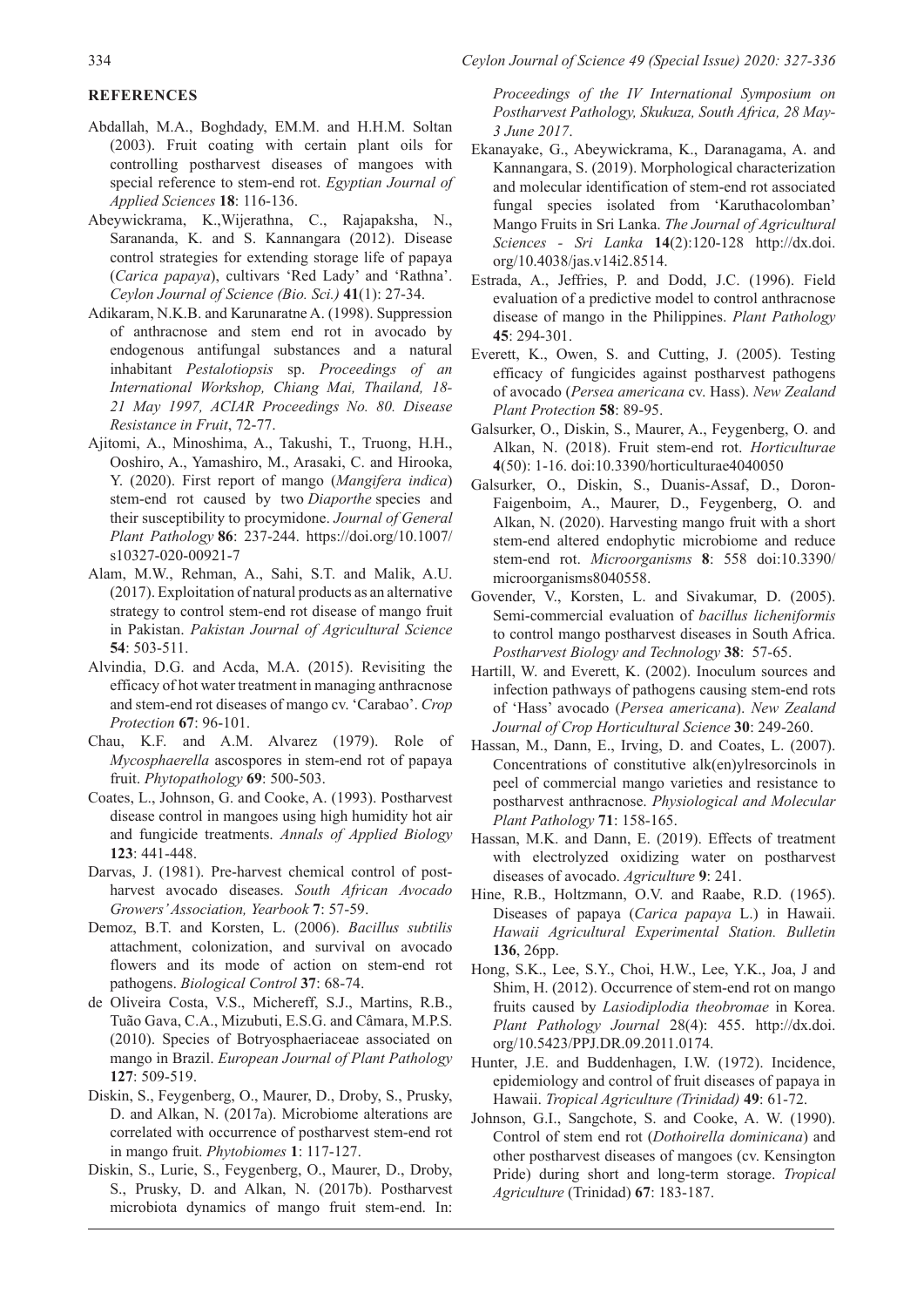- Johnson, G. I., Mead, A. J., Cooke, A. W. and Dean J. R. (1991a). Mango stem end rot pathogens - Infection levels between flowering and harvest. *Annals of Applied Biology* **119**(3): 465-473.
- Johnson, G.I., Cooke, A.W., Mead, A.J. and Wells, I. A. (1991b). Stem-end rot of mangoes in Australia: Causes and control. *Acta Horticulturae* **291**: 288-295.
- Johnson, G.I., Mead, A.J., Cooke, A.W. and Dean, J.R. (1992). Mango stem end rot pathogens—Fruit infection by endophytic colonization of the inflorescence and pedicel. *Annals of Applied Biology* **120**: 225-234.
- Johnson, G.I., Mead, A.J., Cooke, A.W. and Dean J. R. (2008). Mango stem end rot pathogens - Fruit infection by endophytic colonization of the inflorescence and pedicel. *Annals of Applied Biology* **120**(2): 225-234.
- Karunanayake, L.C. (2008). Natural defence mechanisms in mango fruit and their potential in the management of postharvest diseases. PhD Thesis. University of Peradeniya, Peradeniya, Sri Lanka.
- Karunanayake, L.C., G.D. Sinniah, N.K.B. Adikaram and C.L. Abayasekara (2014). Cultivar differences in antifungal activity and the resistance to postharvest anthracnose and stem-end rot in mango (*Mangifera indica* L.). *Australasian Plant Pathology* **43**: 151-159 DOI 10.1007/s13313-013-0257-4.
- Karunanayake, L.C., G.D. Sinniah., N.K.B. Adikaram and C.L. Abayasekara (2015). Retention of latex after harvest enhances mango (*Mangifera indica* L.) fruit resistance and reduces anthracnose and stem-end rot. *Australasian Plant Pathology* **44**(1): 113-119. DOI: 10.1007/s13313-014-0330-7.
- Karunanayake, L.C., Sinniah, G.D., Adikaram, N.K.B. and Abayasekara, C.L. (2016). Alternatives to synthetic fungicides in controlling postharvest anthracnose and stem-end rot in mango. *Acta Horticulturae* **1144**: 453- 459.
- Ko, Y., Liu, C.W., Chen, C.Y., Maruthasalam, S. and C.H. Lin. (2009). First report of stem-end rot of mango caused by *Phomopsis mangiferae* in Taiwan. *Plant Disease* **93**: 764.
- Kodituwakku, T.D., Abeywickrama, K. and Chathurika Karunanayake (2020). Pathogenicity of stem-end Rot associated fungi isolated from 'Karthakolomban' mango and their control by spray and fumigation treatments with selected essential oils. *The Journal of Agricultural Sciences - Sri Lanka* **15**(1): 19-36. http:// doi.org/10.4038/jas.v15i1.8669
- Korsten, L., Bezuidenhout, J. J. and Kotze, J. M. (1988). Biological control of postharvest diseases of avocado. *South African Avocado Growers' Association Yearbook* **11**: 75-78.
- Korsten, L. and Jager, E.E.D. (1995). Mode of action of *Bacillus subtilis* for control of avocado postharvest pathogens. *South African Avocado Growers' Association Yearbook* **18**: 124-130.
- Korsten, L., De Villiers, E., Wehner, F. and Kotzé, J. (1997). Field sprays of *Bacillus subtilis* and fungicides for control of preharvest fruit diseases of avocado in South Africa. *Plant Disease* **81**: 455-459.
- Kota, V., Kulkarni, S. and Hegde, Y. (2006). Postharvest diseases of mango and their biological management.

*Journal of Plant Disease Sciences* **1:** 186-188.

- Kulasinghe, A.A., Karunanayake, K.O.L.C. and Somaratne, S. (2019). Use of selected essential oils for controlling stem-end rot disease of mango (cv Karuthacolomban). *OUSL Journal* **14**(2): 75-90. DOI: http://doi. org/10.4038/ouslj.v14i2.7463.
- Kwee, L.T. and Chang, K.K. (1985). Diseases and disorders of mango in Malaysia. pp. 1-23. Tropical Press, Malaysia.
- Liu, J., Abdelfattah, A., Norelli, J., Burchard, E., Schena, L., Droby, S. and Wisniewski, M. (2018). Apple endophytic microbiota of different rootstock/scion combinations suggests a genotype-specific influence. *Microbiome* **6**: 18.
- Lonsdale, J. and Kotze, J. (1993). Chemical control of mango blossom diseases and the effect on fruit set and yield. *Plant Disease* **77**: 558.
- Madhupani, D.S. and Adikaram, N.K.B. (2017). Delayed incidence of stem-end rot and enhanced defenses in *Aureobasidium pullulans*-treated avocado (*Persea americana* Mill.) fruit. *Journal of Plant Diseases and Protection* **124**(3): 227-234. DOI 10.1007/s41348-017- 0086-8.
- Marques, M.W., Lime, N.B., de Morais M.A., Michereff, S.J, Phillips, A.J.L. and Camara, M.P.S. (2013). *Botryosphaeria*, *Neofusicoccum*, *Neoscytilidium* and *Pseudofusicoccum* species associated with mango in Brazil. *Fungal Diversity* **61**: 195 -208.
- Muirhead, I., Fitzell, R., Davis, R. and Peterson, R. (1982). Postharvest control of anthracnose and stem-end rots of fuerte avocados with prochloraz and other fungicides. *Australian Journal of Experimental Agriculture* **22**: 441-446.
- Muller, A.T. and Burt, J.R. (1989). Postharvest storage control of mango stem-end rot with fungicidal dips. *Australian Journal of Experimental Agriculture* **29**: 125 -127.
- Perumal, A.B., Sellamuthu, P.S., Nambiar, R.B. and Sadiku, E.R. (2016). Antifungal activity of five different essential oils in vapour phase for the control of *Colletotrichum gloeosporioides* and *Lasiodiplodia theobromae in vitro* and on mango. *International Journal of Food Science and Technology* **51**: 411-418.
- Peterson, R.A., Johnson, G.I., Schipke, L.G and Cooke, A.W. (1991). Chemical control of stem end rot in mango. *Acta Horticulturae* **291**: 301-311.
- Plan, M., Joyce, D., Ogle, H. and Johnson, G. (2002). Mango stem-end rot (*Botryosphaeria dothidea*) disease control by partial-pressure infiltration of fungicides. *Australian Journal of Experimental Agriculture* **42**: 625-629.
- Ploetz, R.C., Zentmyer, G.A. and Nishijima, W.T. (1994). Compendium of Tropical Fruit Diseases; *American Phytopathological Society Press: St. Paul, MN, USA*, 2-22.
- Prusky, D., Shalom, Y., Kobiler., Akerman, M. and Fuchs, Y. (2002). The level of quiescent infection by *Alternaria alternata* in mango fruits at harvest determines the postharvest treatment applied for the control of rots during storage. *Postharvest Biology and Technology*  **25**: 339-347.